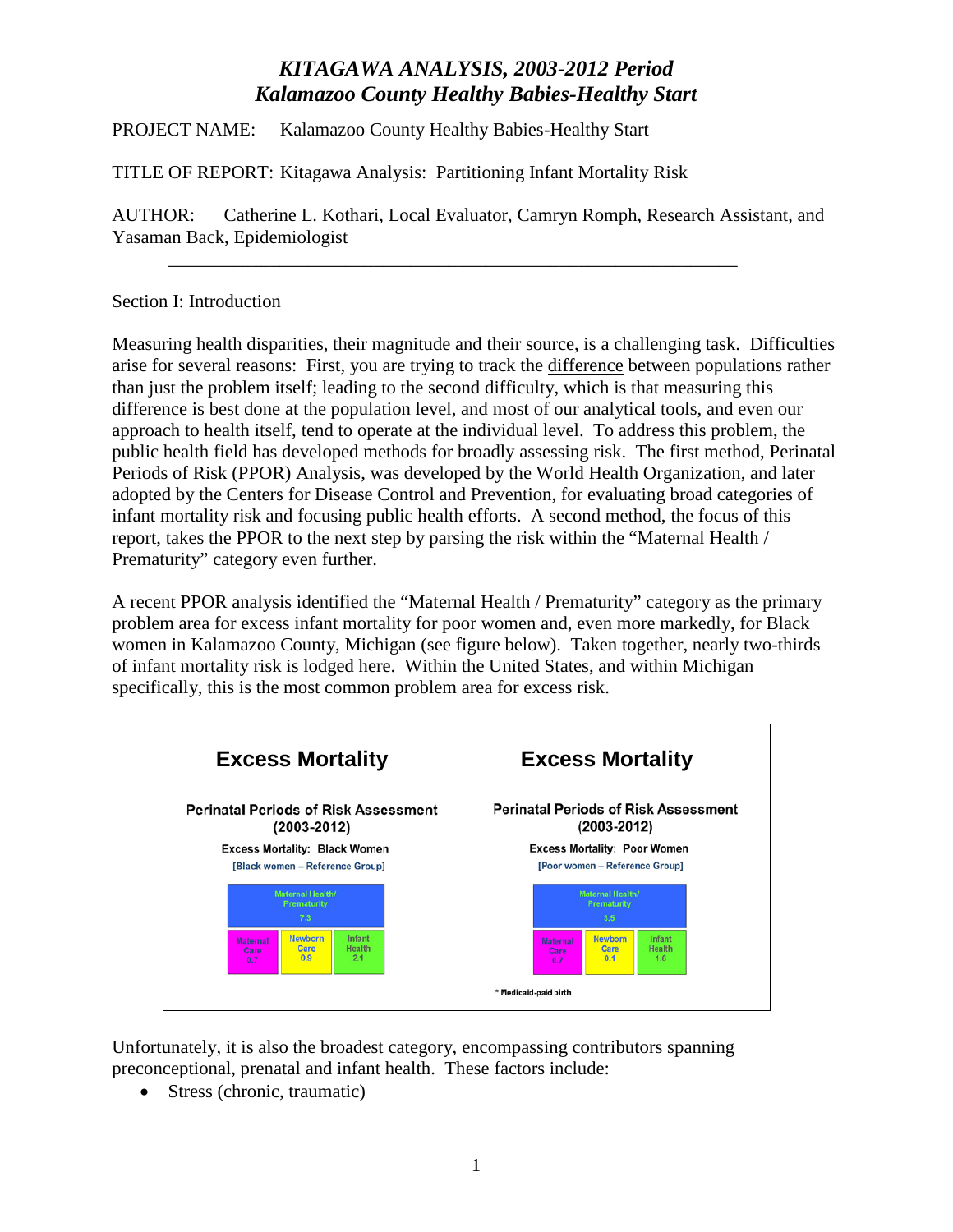- Physical health conditions (reproductive, infection, disease, injury)
- Mental health (depression, anxiety, psychiatric)
- Health care (education, diagnostics, referrals, treatment)
- Behaviors (smoking, drug use)
- Social, living conditions (housing, safety, social support, food access)

#### Section II: Process

Applying a statistical formula originally developed by Evelyn Kitgawa<sup>[1](#page-1-0)</sup> in 1955, to the "Maternal Health / Prematurity" category serves to further partition this excess risk into two subcategories: VLBW Risk and Birthweight-specific Mortality Risk. The first mortality pathway is due to being born too early or too small (at a birthweight less than 1,500 grams (e.g., a little over three pounds)), and links risk more solidly to maternal health-related factors. The second mortality pathway is actually more tied to infant-related health and perinatal care to mother and infant, and considers the excess death among infants *who have similar birthweights*.

#### Key Questions:

- 1) How much of the excess "Maternal Health / Prematurity" category risk among Black women in Kalamazoo County is due to VLBW-risk and how much is due to Birthweightspecific Mortality risk?
- 2) Does this vary for poor families?

#### Methodology:

Summary counts of infant birth and deaths within Kalamazoo County, Michigan occurring during the period 2003 through 2012 formed the basis for this analysis. These counts were generated by the Michigan Department of Community Health, Division of Vital Records and Health Data Development**.** We adopted the traditional option, where all live births of 500 or more grams constituted the denominator, for the following formula:

$$
MR_1 - MR_2 = \sum_{1}^{n} \left( \left( \frac{(P_{1n} + P_{2n})}{2} \times (M_{1n} - M_{2n}) \right) + \left( \frac{(M_{1n} + M_{2n})}{2} \times (P_{1n} - P_{2n}) \right) \right),
$$

*{Overall difference} ={Birthweight-specific mortality} + {Frequency of lower birthweights}*

where: *n*= Number of birthweight categories (birthweight "strata")

 $MR_l$ =Overall feto-infant mortality rate for high (target) mortality group *MR2*=Overall feto-infant mortality rate for the reference group

 $P_{1n}$ =Proportion of births for a specific birthweight category for the high mortality group *P2n*=Proportion of births for a specific birthweight category for the reference group

 $M_{1n}$ =Birthweight specific mortality rate for high mortality group *M2n*=Birthweight specific mortality rate for the reference group

<span id="page-1-0"></span> <sup>1</sup> Kitagawa, E.M. (1955) Components of a Difference Between Two Rates. *Journal of the American Statistical Association*, vol. 50, no. 272, pp 1168-1194.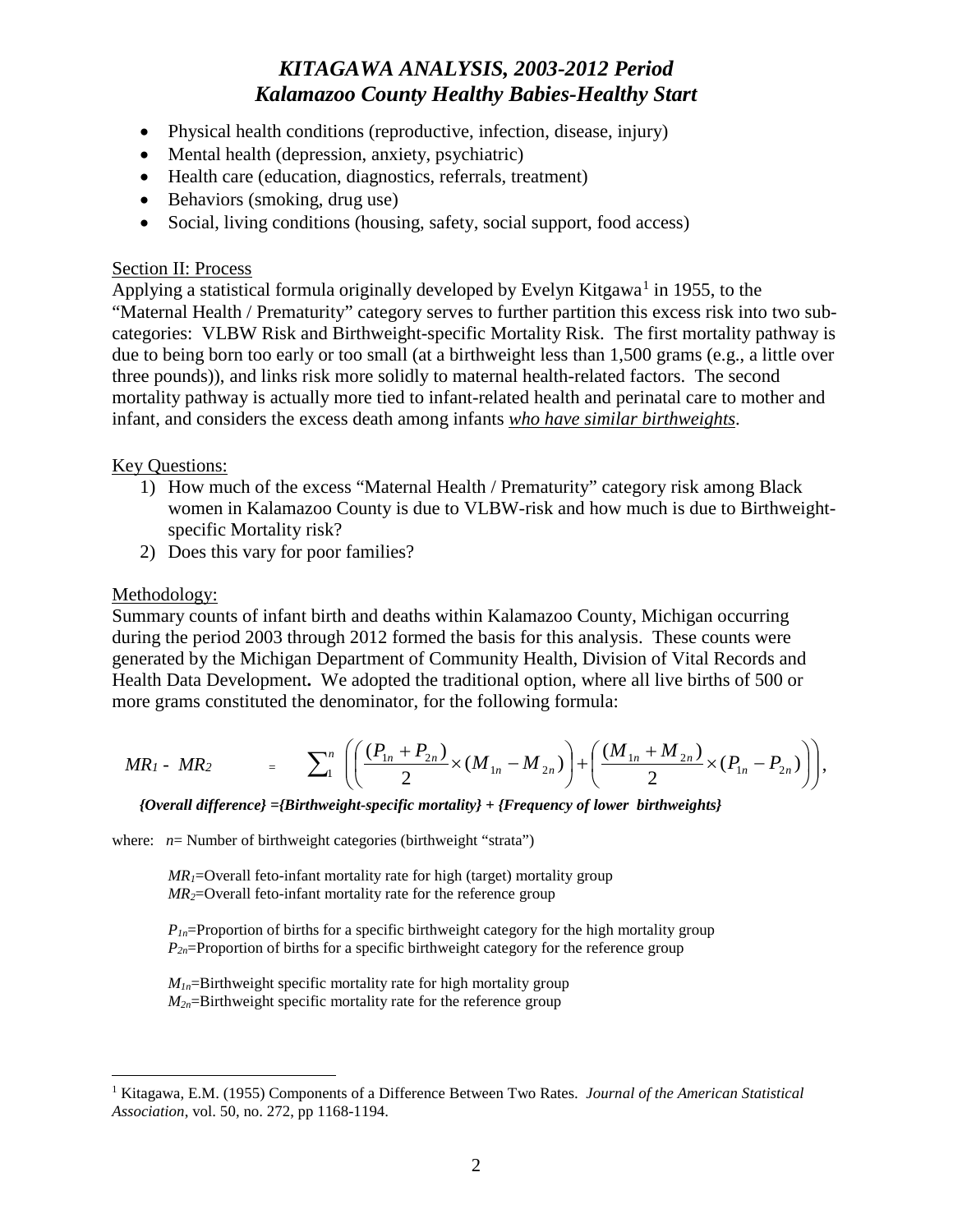This formula directly estimates the amount of excess mortality due to VLBW versus the amount due to birthweight specific mortality rates. The contributions can be added up across birthweight categories.

An explanation for the reasoning behind the formula will be provided in the example below. There are four points that need to be considered before applying the formula:

- 1. Live births of less than 500 grams birthweight are excluded in order to decrease the effect of reporting biases.
- 2. The estimates of the two contributing pathways can be affected by the number of birthweight categories (*n*). The birthweight-specific mortality rapidly decreases with the increase in birthweight. In the current analysis, seven birthweight categories were calculated.
- 3. If the overall difference in mortality rates between the study group and reference group, (*MR1* - *MR2),* is very small (say, less than 2 per 1,000), the proportions attributed to each of the contributing pathways become unstable and provide extreme results. When this difference is small, your target population has similar outcomes to the reference population. In addition, since the Kitagawa formula is applied mainly to partition the excess in Maternal Health/ Prematurity mortality, the most stable results are achieved when the Maternal Health/ Prematurity excess is at least 2 per 1,000, as is the case for both populations of excess risk in our analysis: 7.3 for Blacks and 3.5 for Poor.
- 4. Also, results will be unstable if either of the two groups have less than 60 deaths overall. That requirement usually puts more restrictions on the reference population. In order to make the formula's application feasible for medium-sized communities, a longer period of time is needed; thus, the time span we selected was for the 2003-2012 period.
- 5. In Kitagawa analysis for Maternal Health/ Prematurity, we are mainly interested in the contribution of the two pathways to the excess of VLBW deaths. These contributions could be found by summing up all numbers contributing to each pathway for only the birthweight categories between 500 and 1,500 grams. Note that the sum of all contributions to cells corresponding to birthweights between 500 and 1,500 grams (both for birthweight frequency and birthweight-specific mortality) is exactly the excess rate for Maternal Health/ Prematurity.

### Section III: Findings

### *Excess Mortality among Blacks:*

Table 1. below, with the summary counts, the birthweight distributions and the mortality rates stratified by birthweight category, shows the relatively higher percentages of Black births in the lower birthweight categories. It also shows the relatively higher mortality rates within five of the seven categories. The only two categories with relatively lower deaths appears in the middle, the 1250 g-1499 g and 1,500 g-1,999 g categories.

### **Table 1. Birthweight Distribution & Birthweight-Specific Mortality for Black & Reference Populations**

| <b>Target Population: Black Infants</b> |        |                    |                  | <b>Reference Population*</b> |               |                    |                  |
|-----------------------------------------|--------|--------------------|------------------|------------------------------|---------------|--------------------|------------------|
| Col(1)                                  | Col(2) | Calc(3)            | Calc $(4)$       | Col(1)                       | Col(2)        | Calc(3)            | Calc $(4)$       |
| #                                       |        |                    | Infant           | #                            |               |                    | <b>Infant</b>    |
| Live<br><b>Births</b>                   | Infant | <b>Birthweight</b> | <b>Mortality</b> | Live<br><b>Births</b>        | <b>Infant</b> | <b>Birthweight</b> | <b>Mortality</b> |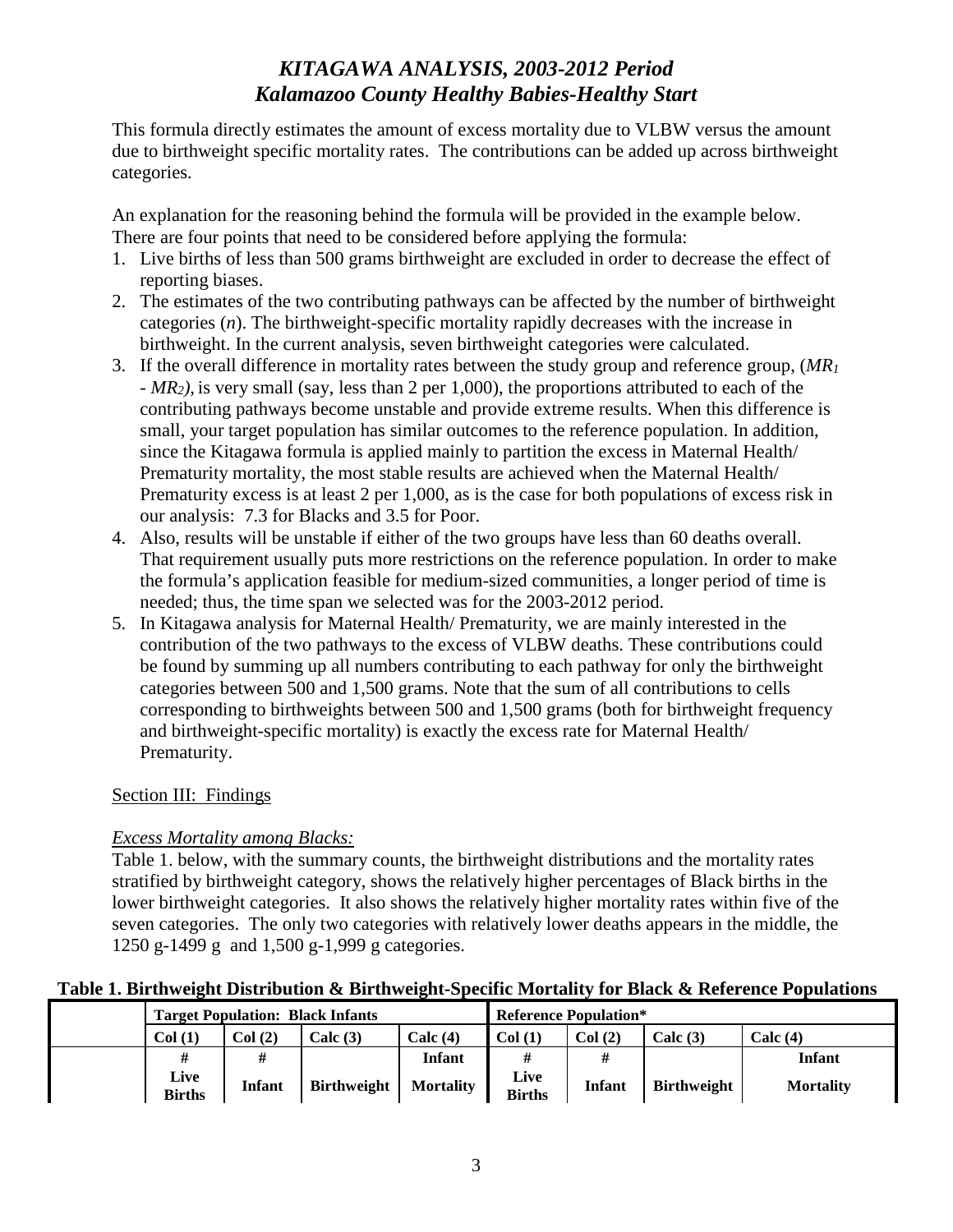| <b>Birthweight</b> |      | <b>Deaths</b> | <b>Distribution</b> | <b>Rates</b> |       | <b>Deaths</b> | <b>Distribution</b> | Rates            |
|--------------------|------|---------------|---------------------|--------------|-------|---------------|---------------------|------------------|
| 500-749            | 42   | 19            | $0.8\%$             | 452.4        | 21    | <sub>0</sub>  | $0.1\%$             | 285.7            |
| 750-999            | 44   | 2             | $0.8\%$             | 68.2         | 27    |               | 0.2%                | 0.0 <sub>1</sub> |
| 1,000-1,249        | 33   | 3             | $0.6\%$             | 90.9         | 34    | ◠             | 0.2%                | 58.8             |
| 1,250-1,499        | 46   |               | 0.8%                | 21.7         | 48    | ◠             | 0.3%                | 41.7             |
| 1,500-1,999        | 149  |               | 2.7%                | 13.4         | 174   | 3             | 1.2%                | 17.2             |
| 2,000-2,499        | 443  |               | 8.1%                | 11.3         | 579   | 4             | 3.8%                | 6.9              |
| 2,500-6,499        | 4735 | 13            | 86.2%               | 2.7          | 14158 | 16            | 94.1%               | 1.1              |
| <b>Total</b>       | 5492 | 46            | 100.0%              | 8.4          | 15041 | 33            | 100.0%              | 2.2              |

\* Births to White, non-Hispanic women, age 20+, with 13+ years of education

Table 2 and Chart 1, together, summarize the relationship between Black and Reference populations, illustrating two patterns: (1) A downward, linear trend within the Birthweight Distribution sub-category, pointing to the substantially greater proportion of Black infants born small, and (2) A mild U-shaped curve within the Birthweight-Specific Mortality rates showing excess deaths among Blacks at the low end of the birthweight spectrum (500-749), and at the high end (2,500-6,499).

**Table 2. Excess Mortality – Effects of the Birthweight Distribution & the Birthweight-Specific Mortality**

|                    |                     | <b>Actual Contribution to the Difference in</b><br><b>Excess Mortality Rates</b> |                | Percentage Contribution to the Difference in<br><b>Excess Mortality Rates</b> |                  |              |  |
|--------------------|---------------------|----------------------------------------------------------------------------------|----------------|-------------------------------------------------------------------------------|------------------|--------------|--|
|                    | Column(1)           | Column $(2)$                                                                     | Calculated (3) | Calculated (4)                                                                | Column(5)        | Column $(6)$ |  |
|                    |                     | Infant                                                                           |                |                                                                               | Infant           |              |  |
|                    | <b>Birthweight</b>  | <b>Mortality</b>                                                                 |                | <b>Birthweight</b>                                                            | <b>Mortality</b> |              |  |
| <b>Birthweight</b> | <b>Distribution</b> | Rates                                                                            | <b>Total</b>   | <b>Distribution</b>                                                           | Rates            | <b>Total</b> |  |
| 500-749            | 2.3                 | 0.8                                                                              | 3.1            | 37.3%                                                                         | 12.2%            | 49.5%        |  |
| 750-999            | 0.2                 | 0.3                                                                              | 0.5            | 3.4%                                                                          | 5.4%             | 8.8%         |  |
| 1,000-1,249        | 0.3                 | 0.1                                                                              | 0.4            | 4.5%                                                                          | 2.1%             | 6.7%         |  |
| 1,250-1,499        | 0.2                 | $-0.1$                                                                           | 0.0            | 2.7%                                                                          | $-1.9\%$         | 0.8%         |  |
| 1,500-1,999        | 0.2                 | $-0.1$                                                                           | 0.2            | 3.9%                                                                          | $-1.2%$          | 2.7%         |  |
| 2,000-2,499        | 0.4                 | 0.3                                                                              | 0.6            | 6.2%                                                                          | 4.2%             | 10.4%        |  |
| 2,500-6,499        | $-0.2$              | 1.5                                                                              | 1.3            | $-2.5\%$                                                                      | 23.6%            | 21.1%        |  |
| <b>Total</b>       | 3.4                 | 2.7                                                                              | 6.2            | 55.5%                                                                         | 44.5%            | 100.0%       |  |
| MH / Prem.         | 3.0                 | 1.1                                                                              | 4.1            | 47.9%                                                                         | 17.9%            | 65.8%        |  |

**Chart 1. Excess Mortality – Effects of the Birthweight Distribution & the Birthweight-Specific Mortality**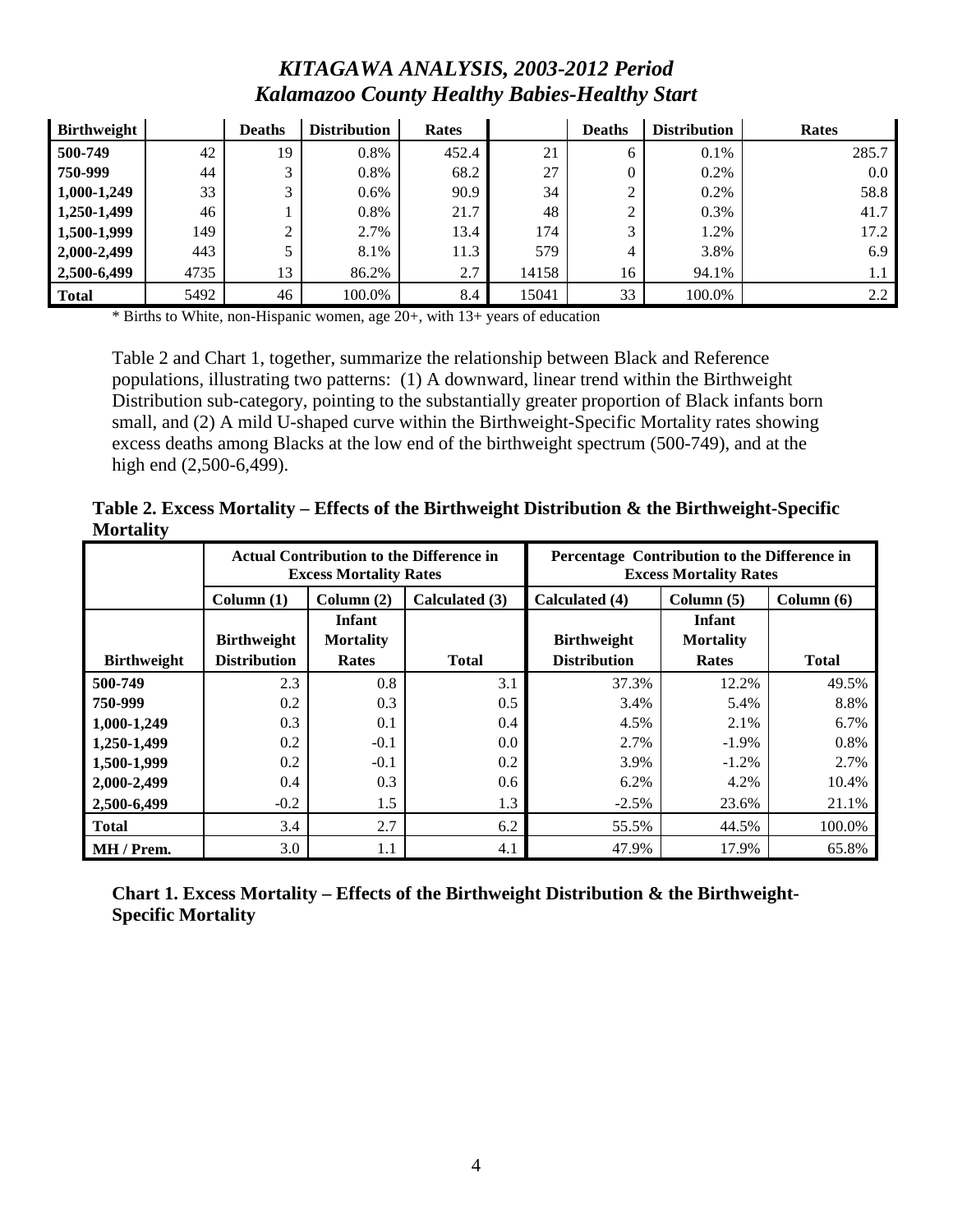

In sum, Kitagawa analysis revealed that Black excess infant mortality is due to both maternal health factors and infant health factors: Black women are more likely than White women to delivery early. ALSO, Black infants born early are more likely to die than White infants born early, especially at the very low end of the birthweight spectrum and into the normal end of the spectrum. As demonstrated in the chart below, within the "Maternal Health / Prematurity" category, the relative contribution of maternal- and infant- health related factors to Black excess mortality is heavily weighted towards maternal factors; a ratio of three to one (73% and 27%). Although not shown, when these figures are distributed across all four PPOR categories of excess risk, the relative distribution is split more evenly between the maternal- (Birthweight) and infant- (Mortality) factors, at 56% maternal and 44% infant.



**Chart 2. Maternal Health/Prematurity Excess among BLACKS**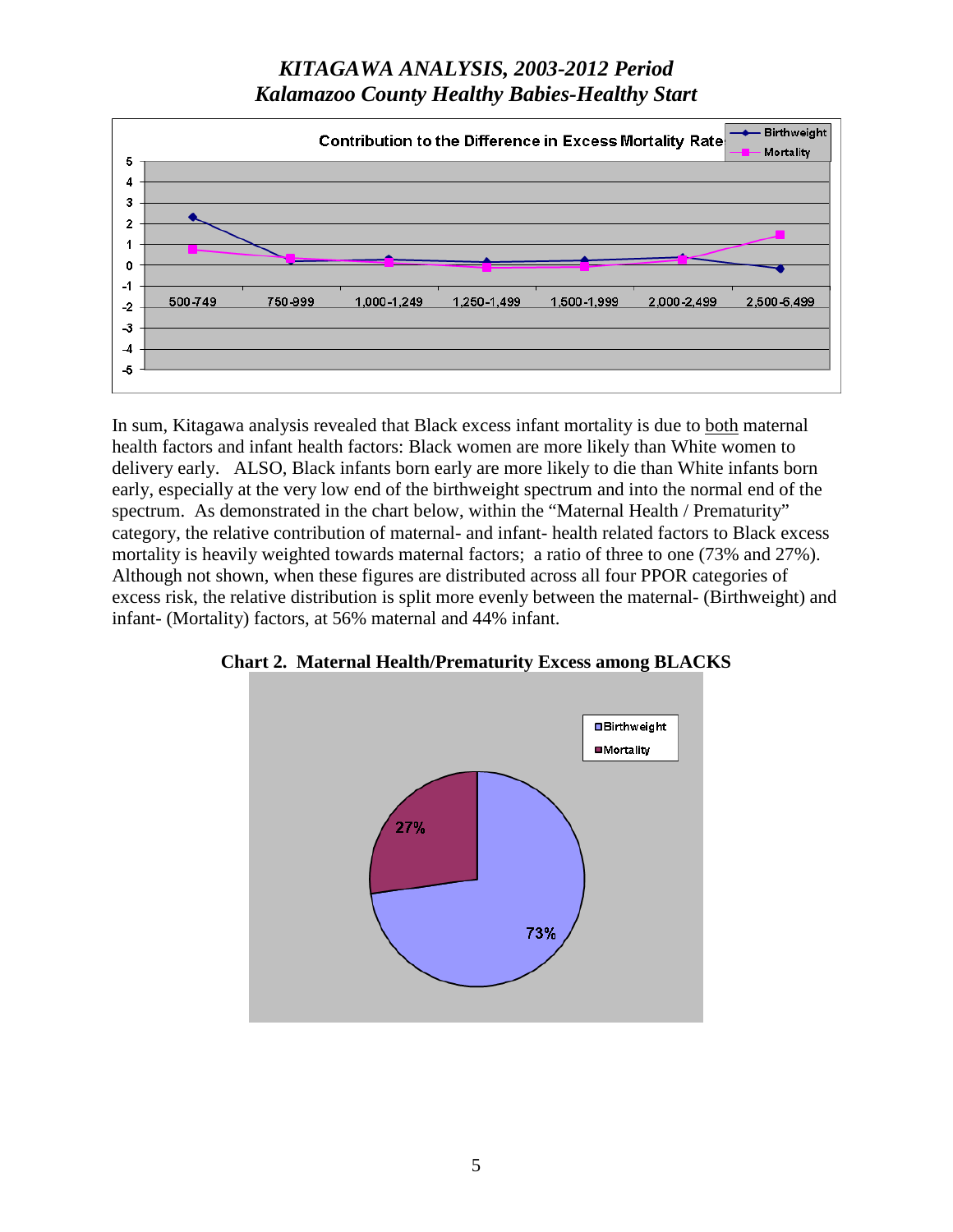### *Excess Mortality among Poor:*

Table 3. below, with the summary counts, the birthweight distributions and the mortality rates stratified by birthweight category, shows that, similar to Black births, births among Poor families are more likely to fall into the lower birthweight categories. It also shows the relatively higher mortality rates within four of the seven categories. Similar to Blacks, the categories with relatively lower deaths appears in the middle.

|                    |                       | <b>Target Population: Poor Infants</b> |                     |                  | <b>Reference Population*</b> |               |                     |                  |  |
|--------------------|-----------------------|----------------------------------------|---------------------|------------------|------------------------------|---------------|---------------------|------------------|--|
|                    | Col(1)                | Col(2)                                 | Calc $(3)$          | Calc $(4)$       | Col(1)                       | Col(2)        | Calc $(3)$          | Calc $(4)$       |  |
|                    | #                     | #                                      |                     | <b>Infant</b>    | #                            | #             |                     | Infant           |  |
|                    | Live<br><b>Births</b> | <b>Infant</b>                          | <b>Birthweight</b>  | <b>Mortality</b> | Live<br><b>Births</b>        | <b>Infant</b> | <b>Birthweight</b>  | <b>Mortality</b> |  |
| <b>Birthweight</b> |                       | <b>Deaths</b>                          | <b>Distribution</b> | Rates            |                              | <b>Deaths</b> | <b>Distribution</b> | Rates            |  |
| 500-749            | 61                    | 28                                     | 0.4%                | 459.0            | 21                           | 6             | 0.1%                | 285.7            |  |
| 750-999            | 66                    | 5                                      | $0.5\%$             | 75.8             | 27                           | $\mathbf{0}$  | $0.2\%$             | $0.0\degree$     |  |
| 1,000-1,249        | 63                    | 3                                      | $0.4\%$             | 47.6             | 34                           |               | $0.2\%$             | 58.8             |  |
| 1,250-1,499        | 75                    | 5                                      | 0.5%                | 66.7             | 48                           |               | 0.3%                | 41.7             |  |
| 1,500-1,999        | 270                   | 3                                      | 1.9%                | 11.1             | 174                          |               | 1.2%                | 17.2             |  |
| 2,000-2,499        | 911                   | 6                                      | 6.5%                | 6.6              | 579                          | 4             | 3.8%                | 6.9              |  |
| 2,500-6,499        | 12653                 | 35                                     | 89.7%               | 2.8              | 14158                        | 16            | 94.1%               | 1.1              |  |
| Total              | 14099                 | 85                                     | 100.0%              | 6.0              | 15041                        | 33            | 100.0%              | $2.2^{\circ}$    |  |

#### **Table 3. Birthweight Distribution & Birthweight-Specific Mortality for Poor & Reference Populations**

\* Births to White, non-Hispanic women, age 20+, with 13+ years of education

Table 4 and Chart 3, together, summarize the relationship between Poor and Reference populations, and illustrate the same general patterns seen in the Black-Reference populations: (1) A somewhat flattened downward trend within the Birthweight Distribution sub-category, pointing to the greater proportion of Poor infants born small, and (2) An even milder U-shaped curve within the Birthweight-Specific Mortality rates showing excess deaths among Poor infants at the low end of the birthweight spectrum (500-749) and, more markedly for Poor infants, at the high end (2,500-6,499).

### **Table 4. Excess Mortality – Effects of the Birthweight Distribution & the Birthweight-Specific Mortality**

|                    |                           | <b>Actual Contribution to the Difference in</b><br><b>Excess Mortality Rates</b> |                | Percentage Contribution to the Difference in<br><b>Excess Mortality Rates</b> |                  |              |  |
|--------------------|---------------------------|----------------------------------------------------------------------------------|----------------|-------------------------------------------------------------------------------|------------------|--------------|--|
|                    | Column(1)<br>Column $(2)$ |                                                                                  | Calculated (3) | Calculated (4)                                                                | Column $(5)$     | Column $(6)$ |  |
|                    |                           | <b>Infant</b>                                                                    |                |                                                                               | Infant           |              |  |
|                    | <b>Birthweight</b>        | <b>Mortality</b>                                                                 |                | <b>Birthweight</b>                                                            | <b>Mortality</b> |              |  |
| <b>Birthweight</b> | <b>Distribution</b>       | Rates                                                                            | <b>Total</b>   | <b>Distribution</b>                                                           | Rates            | <b>Total</b> |  |
| 500-749            | 1.1                       | 0.5                                                                              | 1.6            | 28.5%                                                                         | 12.9%            | 41.4%        |  |
| 750-999            | 0.1                       | 0.2                                                                              | 0.4            | 2.9%                                                                          | 6.4%             | 9.2%         |  |
| 1,000-1,249        | 0.1                       | 0.0                                                                              | 0.1            | 3.1%                                                                          | $-1.0\%$         | 2.1%         |  |
| 1,250-1,499        | 0.1                       | 0.1                                                                              | 0.2            | 3.0%                                                                          | 2.8%             | 5.8%         |  |
| 1,500-1,999        | 0.1                       | $-0.1$                                                                           | 0.0            | 2.8%                                                                          | $-2.5%$          | 0.3%         |  |
| 2,000-2,499        | 0.2                       | 0.0                                                                              | 0.2            | 4.6%                                                                          | $-0.4%$          | 4.2%         |  |
| 2,500-6,499        | $-0.1$                    | 1.5                                                                              | 1.4            | $-2.2\%$                                                                      | 39.2%            | 37.0%        |  |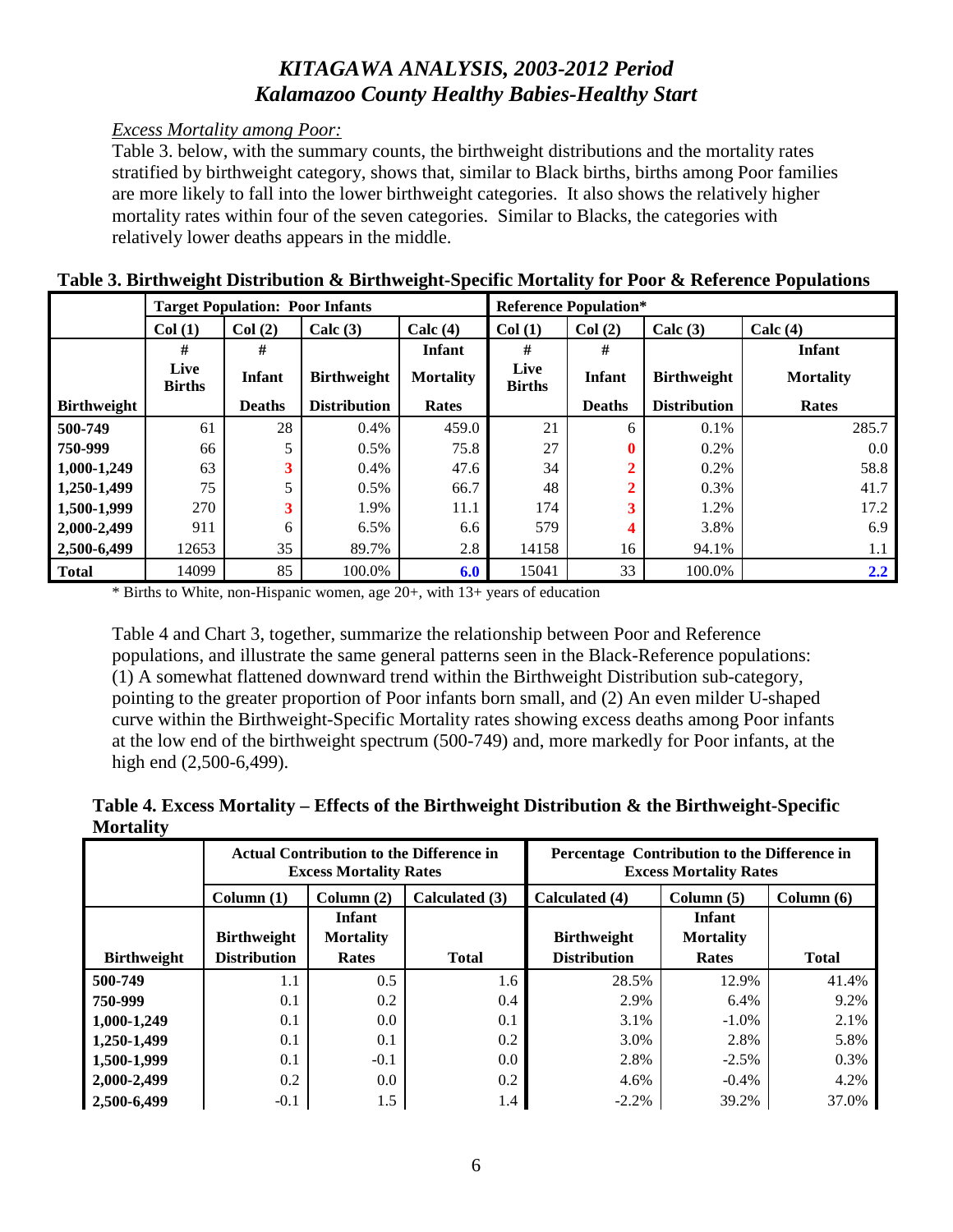| <b>Total</b>           | 1.0 | $\sim$ $\sim$<br>the control of the control of | J.O                                                  | 42.5%                 | 57.5%           | 100.0% |
|------------------------|-----|------------------------------------------------|------------------------------------------------------|-----------------------|-----------------|--------|
| <b>MH</b><br>$/$ Prem. | .   | 0.8                                            | $\overline{\phantom{a}}$<br>$\overline{\phantom{a}}$ | $\sim$<br>7.4%<br>J 1 | $\sim$<br>21.1% | 38.5%  |





The Kitgawa findings for Poor infants produced very similar results to those for Black infants, not surprising given the substantial overlap between Black race and poverty in Kalamazoo. Similar to the Black-related results, Kitagawa analysis showed that excess mortality among Poor infants is due to both maternal health factors and infant health factors: Poor women are more likely than higher-income women to delivery early. In addition, Poor infants born early are more likely to die than higher-income infants born early. The effect of poverty appears to weigh more heavily upon infant health than the effect of race: Compared to 27% of excess within the "Maternal Health / Prematurity" category attributed to infant factors among Black individuals, 36% of excess among Poor individuals is due to infant-health factors. Although not shown, when these figures are distributed across all four PPOR categories of excess risk, the amount attributed to infant-health (Mortality) factors is even more marked, accounting for over half, 57%, of all excess mortality among poor families.

### **Chart 4. Maternal Health/Prematurity Excess among POOR**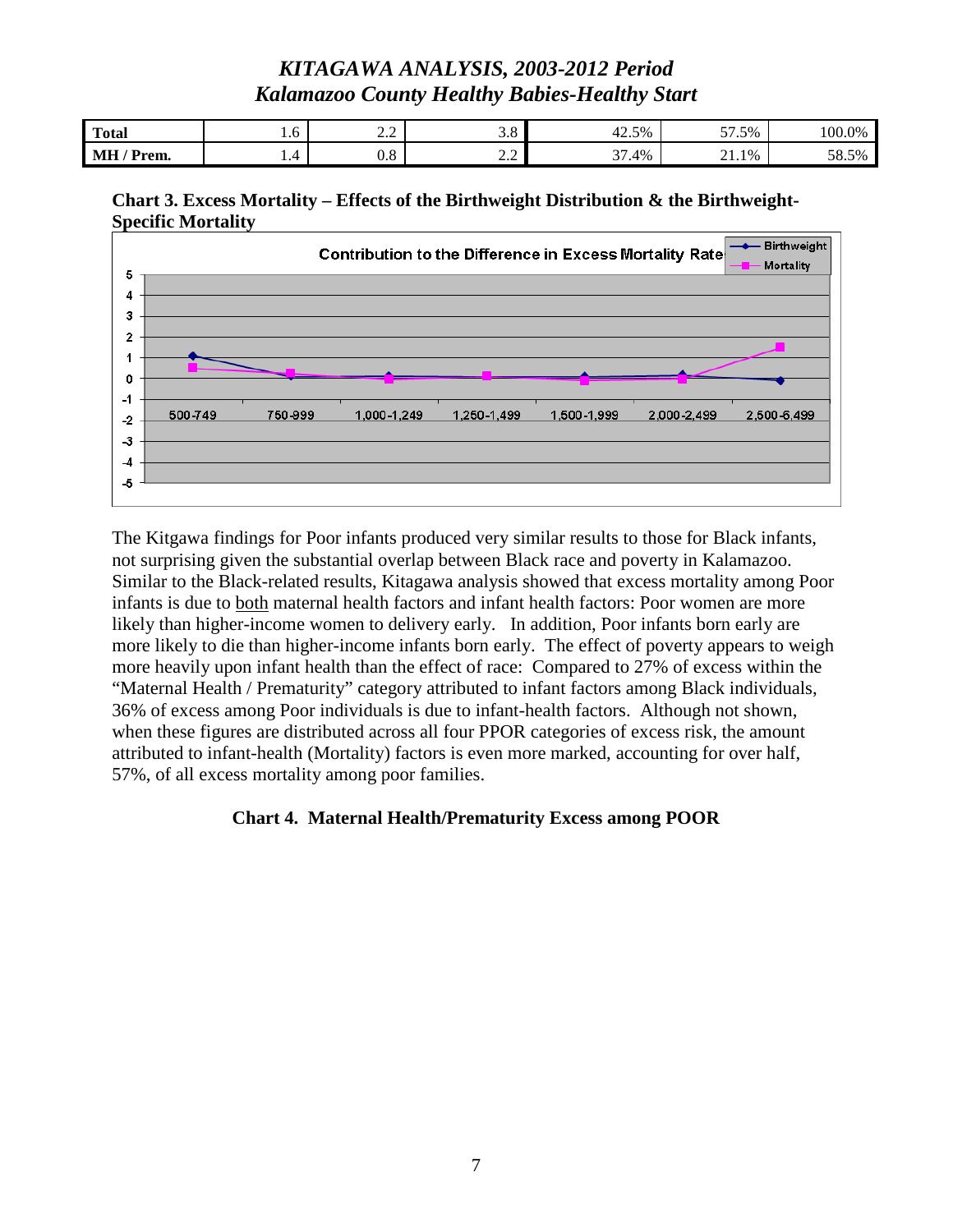

### Section IV: Conclusions & Recommendations

### *Conclusions*

The risk conditions that lead to extreme prematurity (<28 weeks) or very low birthweight (<1,500 grams) infants are known to contribute to maternal ill health that, subsequently leads to these birth outcomes. As such, they are largely considered in the context of maternal risk. What results from the Kitagawa analysis reveal is the extent to which these risks extend to the infant as well. Apart from the natural disadvantage of being born too early or too small, both being Black and being poor confers added risk to infant survival. In other words, not only is a Black mother more likely to deliver early but her infant is more likely to die than a White, higher-income infant born under the same conditions.

Similar to the PPOR findings, this added risk to infant is more pronounced for Poor families than it is for Black families.

### *Recommendations*

- 1. Examine the strength of various health and behavioral predictors of VLBW births, and of Perinatal Care:
	- a. Analyze population-based birth and death records for trends associated with race and with poverty that predict VLBW (prematurity and birth weight), and that predict death among VLBW births.
	- b. Conduct a FIMR summary study that focuses upon the fetal deaths and infant births weighing in between 500 and 1500 grams (the "Maternal Health" PPOR cells). Stratify this analysis by race (Black women versus White women and other races), and by poverty (poor women versus higher-income women). Note the social, behavioral and medical risk factors identified as well as the interventions (public health and medical) delivered, especially those not included in the vital records analysis above.